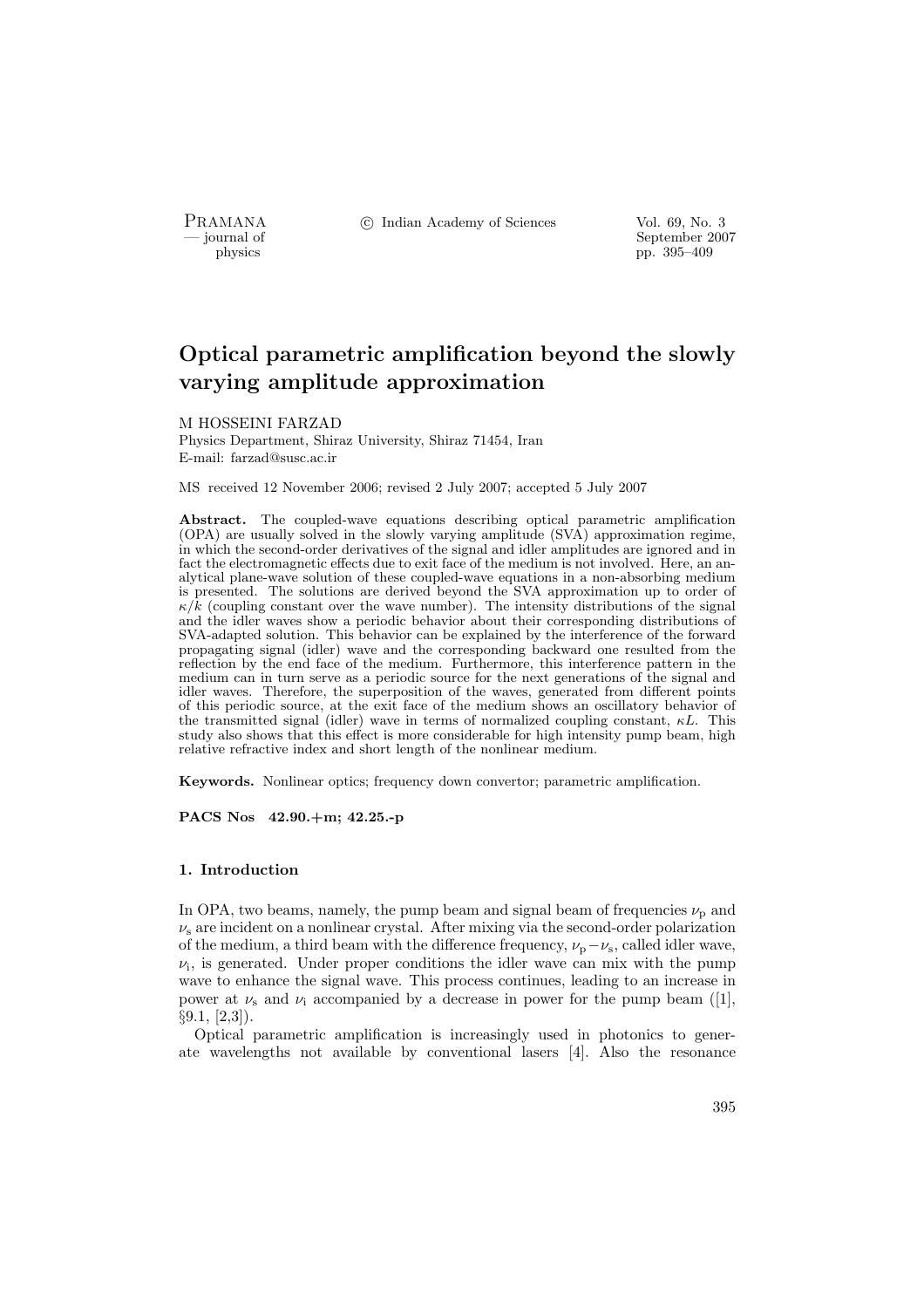configuration of this process, in which only the pump beam is present as the input, has been widely used in tunable lasers [5–7]. In this process a resonator consisting of the crystal provide a feedback at either the signal frequency or the idler one.

Nowadays, OPA has some applications in generating single- or two-mode squeezed states of light [8–10], as a source of entangled light beams and images [11,12] and in improving optical resolution [13].

Here, in this work, the coupled-wave equations of the non-degenerate parametric amplification is solved. This calculation has taken the second derivatives of the signal wave and its idler counterparts into account. These waves are normally distinguishable only by their polarization states. This is equivalent to considering a situation in which the forward propagating excited idler wave and amplified signal wave interfere with their corresponding backward reflected waves. Here, the effect of the backward waves is equivalent to keeping the second spatial derivatives of the fields in the coupled-wave equations, as was originally shown by Shen  $([1],$ §3.3). The periodic behavior of the signal (idler) intensity distribution within the medium about the corresponding SVA distribution, resulted from the approach of this article, is an evidence of the occurrence of this interference. As a result of this interference, the signal and idler transmittances show an oscillatory behavior with respect to normalized coupling constant  $\kappa L$ . In this article, a physical model describing this oscillatory behavior will be reported.

Similar approach has been already utilized by degenerate four-wave mixing (DFWM) phenomenon and an oscillatory dependence of both reflectance and transmittance in terms of the normalized coupling constant  $\kappa L$  has been reported [14]. Here, we also observe the same behavior for the transmittance of the signal (idler) wave raising a different reason for its occurrence.

A brief review of OPA in SVA approximation is given in §2. The solution for coupled-wave equations of OPA beyond SVA approximation and its physical interpretation is given in §3, and finally the article will be discussed and concluded in §4 and 5.

## 2. Optical parametric amplification in SVA approximation

Optical parametric amplification simply is the transfer of energy from pump beam at  $\omega_3(\omega_{\rm p})$  to the signal and idler beams at frequencies  $\omega_1(\omega_{\rm s})$  and  $\omega_2(\omega_{\rm i})$ . Let us consider the situation in figure 1. Two optical waves at frequencies  $\omega_3$  and  $\omega_1$  with amplitudes  $A_3$  and  $A_1$  interact with each other in a lossless nonlinear medium, via the second-order susceptibility, to produce an output wave at frequency  $\omega_2 = \omega_3 - \omega_1$ with amplitude  $A_2$ . The pump wave is usually assumed to be so strong, i.e. is undepleted by the nonlinear interactions.

In plane-wave approximation the equation for the pump, signal, and idler waves propagating along the z-axis with wave numbers  $k_3$ ,  $k_1$ , and  $k_2$  and amplitudes  $A_3$ ,  $A_1$ , and  $A_2$ , respectively, can be written as [3]

$$
E_3 = A_3(z) \exp[i(k_3 z - \omega_3 t)] + \text{c.c.},\tag{1}
$$

$$
E_1 = A_1(z) \exp[i(k_1 z - \omega_1 t)] + \text{c.c.},\tag{2}
$$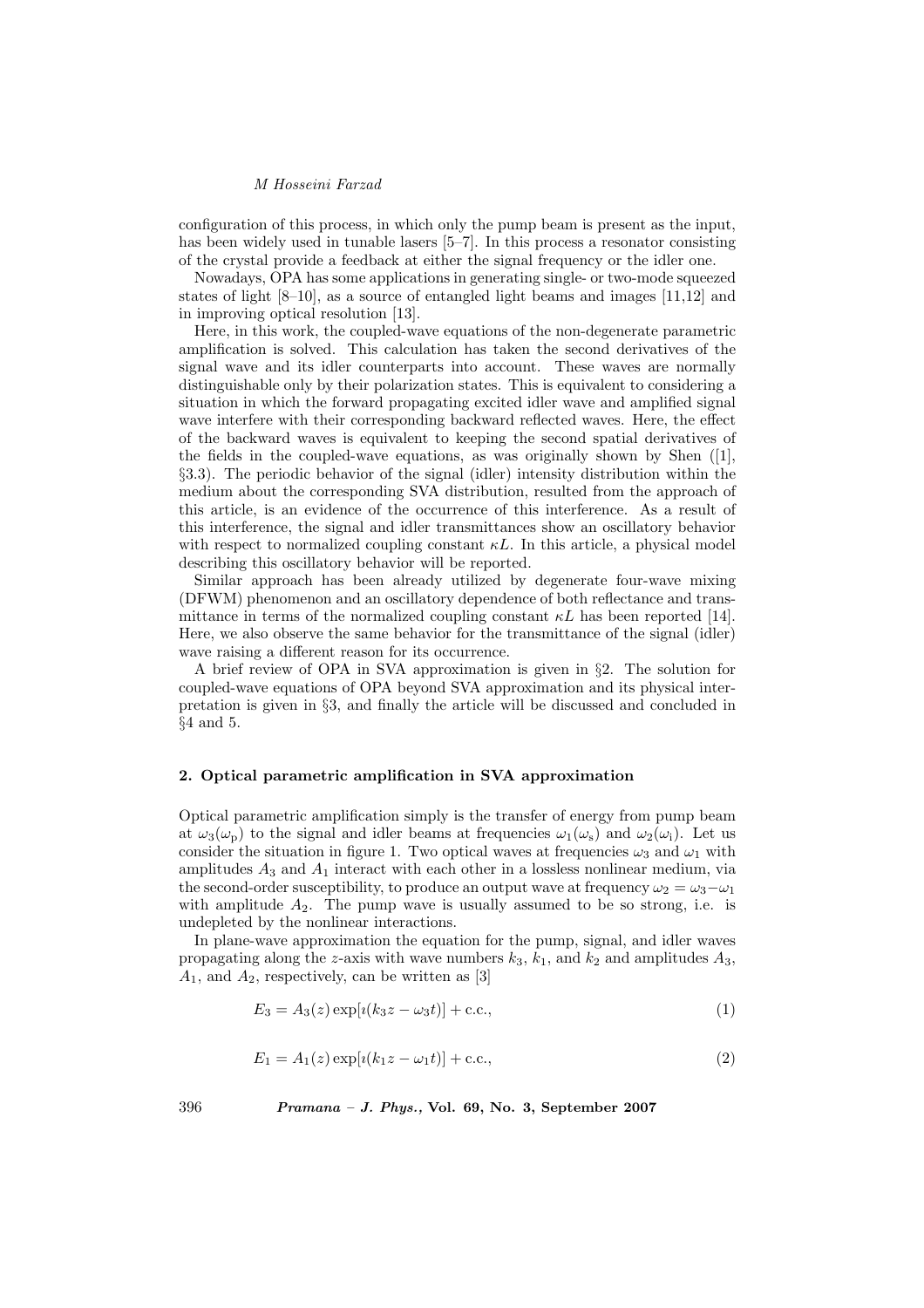

Figure 1. Schematic view of optical parametric amplification.

$$
E_2 = A_2(z) \exp[i(k_2 z - \omega_2 t)] + \text{c.c.}
$$
\n(3)

The corresponding second-order electric polarization equations, that control the generation of  $E_1$  and  $E_2$  are

$$
P_1 = 2\chi^{(2)} A_3 A_2^* \exp[i(k_3 - k_2)z],\tag{4}
$$

$$
P_2 = 2\chi^{(2)} A_3 A_1^* \exp[i(k_3 - k_1)z],\tag{5}
$$

where  $\chi^{(2)}$  is the second-order nonlinear susceptibility. The wave equations for  $E_1$ and  $E_2$  are [3]

$$
\frac{\mathrm{d}^{2}E_{i}}{\mathrm{d}z^{2}} = \frac{\omega_{i}^{2}}{c^{2}} \epsilon^{(1)}(\omega_{i}) E_{i} + \frac{4\pi\omega_{i}^{2}}{c^{2}} P_{i}, \quad i = 1, 2.
$$
\n(6)

In the SVA approximation,  $d^2A_i/dz^2 \ll k_i dA_i/dz$  for  $i = 1, 2$ . So eq. (6) reduces to [2,3]

$$
\frac{\mathrm{d}A_1}{\mathrm{d}z} = \frac{4\pi i \omega_1^2 \chi^{(2)}}{k_1 c^2} A_3 A_2^* \exp(i\Delta kz),\tag{7}
$$

and

$$
\frac{dA_2}{dz} = \frac{4\pi i \omega_2^2 \chi^{(2)}}{k_2 c^2} A_3 A_1^* \exp(\iota \Delta k z),\tag{8}
$$

where  $\Delta k = k_3 - k_1 - k_2$ . The coupled eqs (7) and (8) can be solved for  $A_1$  and  $A_2$ in terms of the boundary values of  $A_1$  and  $A_2$  at  $z = 0$ . In perfect phase matching condition and for  $A_2(0) = 0$ , the solutions are [2,3]

$$
A_1(z) = A_1(0)\cosh(\kappa z),\tag{9}
$$

$$
A_2(z) = i \left(\frac{n_1 \omega_2}{n_2 \omega_1}\right)^{1/2} \frac{A_3}{|A_3|} A_1^*(0) \sinh(\kappa z), \tag{10}
$$

where  $\kappa^2 = (16\pi^2(\chi^{(2)})^2\omega_1^2\omega_2^2/k_1k_2c^4)|A_3|^2$  is the coupling constant and  $n_1$  and  $n_2$ are refractive indices of the medium at signal and idler frequencies, respectively.

The nature of this SVA solution shows a continuous growth of the signal  $A_1$  and the idler  $A_2$ . In the following section, eq. (6) is solved analytically up to order of  $\kappa/k$ without the SVA approximation for the case in which  $\omega_1 = \omega_2 = \omega$  or  $k_1 = k_2 = k$ . Thus, in this situation the coupling constant becomes  $\kappa^2 = 16\pi^2 k^2 (\chi^{(2)})^2 |A_3|^2$  and it will be shown that the behavior of the solution is different from that of the SVA approximation.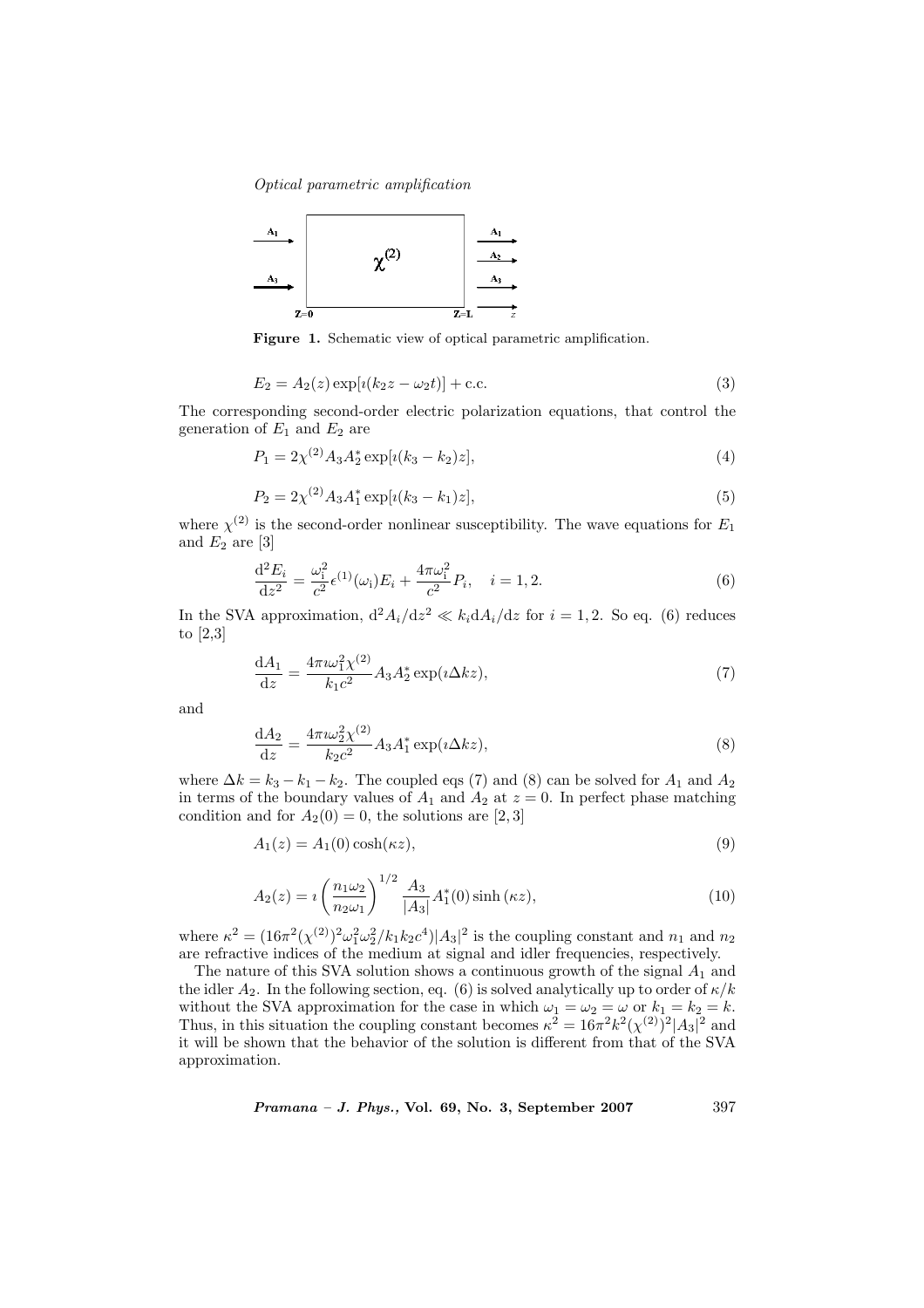# 3. Optical parametric amplification beyond the SVA approximation

Keeping the second-order derivatives of  $A_1$  and  $A_2$  in eq. (6), the coupled-wave equations become

$$
\frac{\mathrm{d}^2 A_1}{\mathrm{d}z^2} - 2ik_1 \frac{\mathrm{d}A_1}{\mathrm{d}z} = \frac{4\pi\omega_1^2 \chi^{(2)}}{c^2} A_3 A_2^* \tag{11}
$$

and

$$
\frac{\mathrm{d}^2 A_2}{\mathrm{d}z^2} - 2ik_2 \frac{\mathrm{d}A_2}{\mathrm{d}z} = \frac{4\pi\omega_2^2 \chi^{(2)}}{c^2} A_3 A_1^*.
$$
\n(12)

If simultaneous solutions of eqs (11) and (12) is desired for the case  $\omega_1 = \omega_2$ , one would lead to the following equation for  $A_1(z)$ :

$$
\frac{\mathrm{d}^4 A_1}{\mathrm{d}z^4} + 4k^2 \frac{\mathrm{d}^2 A_1}{\mathrm{d}z^2} - 4\kappa^2 k^2 A_1 = 0,\tag{13}
$$

where  $A_1(z)$  and  $A_2(z)$  are just distinguished by their polarization states. The general solution of eq. (13) up to order of  $\kappa/k$  can be written as

$$
A_1(z) = C_1 \exp(\kappa z) + C_2 \exp(-\kappa z) + C_3 \exp(2\kappa z) + C_4 \exp(-2\kappa z).
$$
\n(14)

The first two terms of eq. (14) are similar to the SVA solution but the last two terms are new and imply an oscillation with spatial frequency  $2k$ . To determine the constants in eq. (14), suitable boundary conditions should be applied. These conditions are

$$
A_2(0) = 0 \tag{15}
$$

and

$$
A_1(0^+) = A_1(0^-), \tag{16}
$$

where  $+$  or  $-$  indicate moving to the boundaries from right or left, respectively. Continuity of the tangential components of electric fields at  $z = L$  for signal and idler amplitudes gives

$$
A_2(L^-) \exp(-ikL) = A_2(L^+) \exp(-ik_0L)
$$
\n(17)

and

$$
A_1(L^-) \exp(-ikL) = A_1(L^+) \exp(-ik_0L), \qquad (18)
$$

where  $k$  and  $k_0$  show the wavelengths inside and outside the medium, respectively. Also, the continuity of tangential components of magnetic fields at  $z = L$  leads to

$$
\exp(-ikL)\frac{dA_2}{dz}|_{L^-} - ikA_2(L^-)\exp(-ikL) = -ik_0A_2(L^+) \exp(-ik_0L)
$$
\n(19)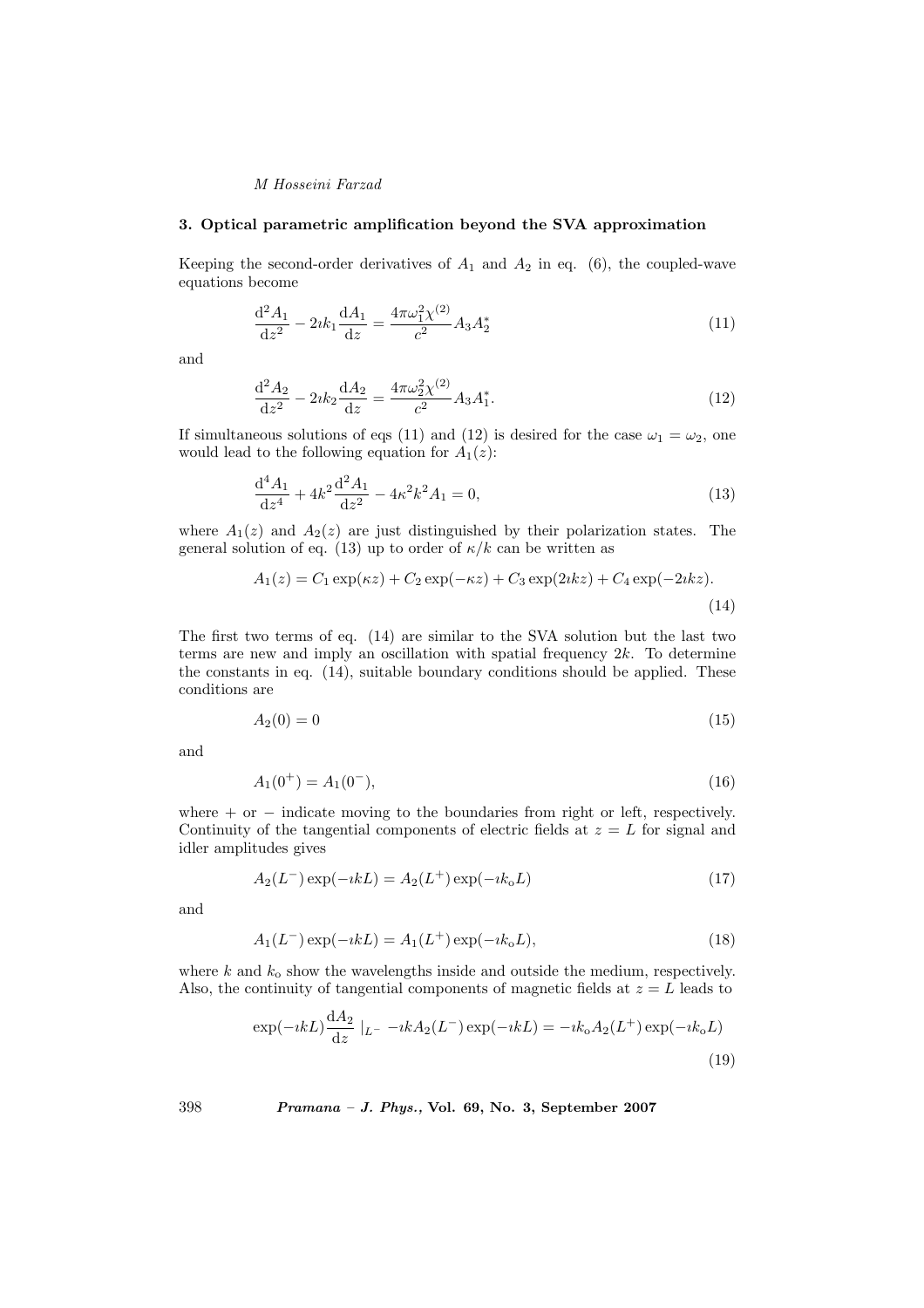and

$$
\exp(-ikL)\frac{dA_1}{dz}|_{L^-} - ikA_1(L^-)\exp(-ikL) = -ik_0A_1(L^+) \exp(-ik_0L).
$$
\n(20)

Using these boundary conditions and keeping only the terms up to order of  $\kappa/k$  and after a series of long calculations, the solution for  $A_1(z)$ , eq. (14), can be written as

$$
A_1(z) = \left[\frac{a_1}{b} \exp(\kappa z) + \frac{a_2}{b} \exp(-\kappa z) + \frac{a_3}{b'} \exp(2ikz) + \frac{a_4}{b'} \exp(-2ikz)\right] A_1(0),
$$
\n(21)

where  $a_1, a_2, a_3, a_4, b$ , and b' are

$$
a_1 = 2(n+1)[(n+1)\exp(\kappa L) + (n-1)\exp(2ikL)],
$$
\n(22)

$$
a_2 = 2\exp(\kappa L)(n+1)[1+n+(n-1)\exp(\kappa+2ik)L],
$$
\n(23)

$$
a_3 = -i8 \exp(\kappa L)(n-1)^2 + \left[ -4i(1 + \exp(2\kappa L))(n^2 - 1) + (\exp(2\kappa L) - 1)(1 + 7n^2) \frac{\kappa}{k} \right] \exp(-2ikL), \tag{24}
$$

$$
a_4 = (\exp(2\kappa L) - 1)(n^2 - 1)\frac{\kappa}{k}\exp(2ikL),
$$
\n(25)

$$
b = 8 \exp(\kappa L)(1 + n^2) + 4 \left[ (1 + \exp(2\kappa L))(n^2 - 1) + i(\exp(2\kappa L) - 1)n^2 \frac{\kappa}{k} \right] \cos 2kL + (\exp(2\kappa L) - 1)(1 + 3n^2) \frac{\kappa}{k} \sin 2kL,
$$
 (26)

$$
b' = 8 \left[ -i(1 + \exp(2\kappa L))(n^2 - 1) + (\exp(2\kappa L) - 1)n^2 \frac{\kappa}{k} \right] \cos 2kL
$$
  
-2 $i \left[ 8 \exp(\kappa L)(1 + n^2) + (\exp(2\kappa L) - 1)(1 + 3n^2) \frac{\kappa}{k} \sin 2kL \right].$  (27)

In eqs  $(22)-(27)$ , *n* is the relative refractive index. From eqs  $(11)$  and  $(14)$ , one obtains  $A_2(z)$ , for the amplitude of the idler wave in the medium as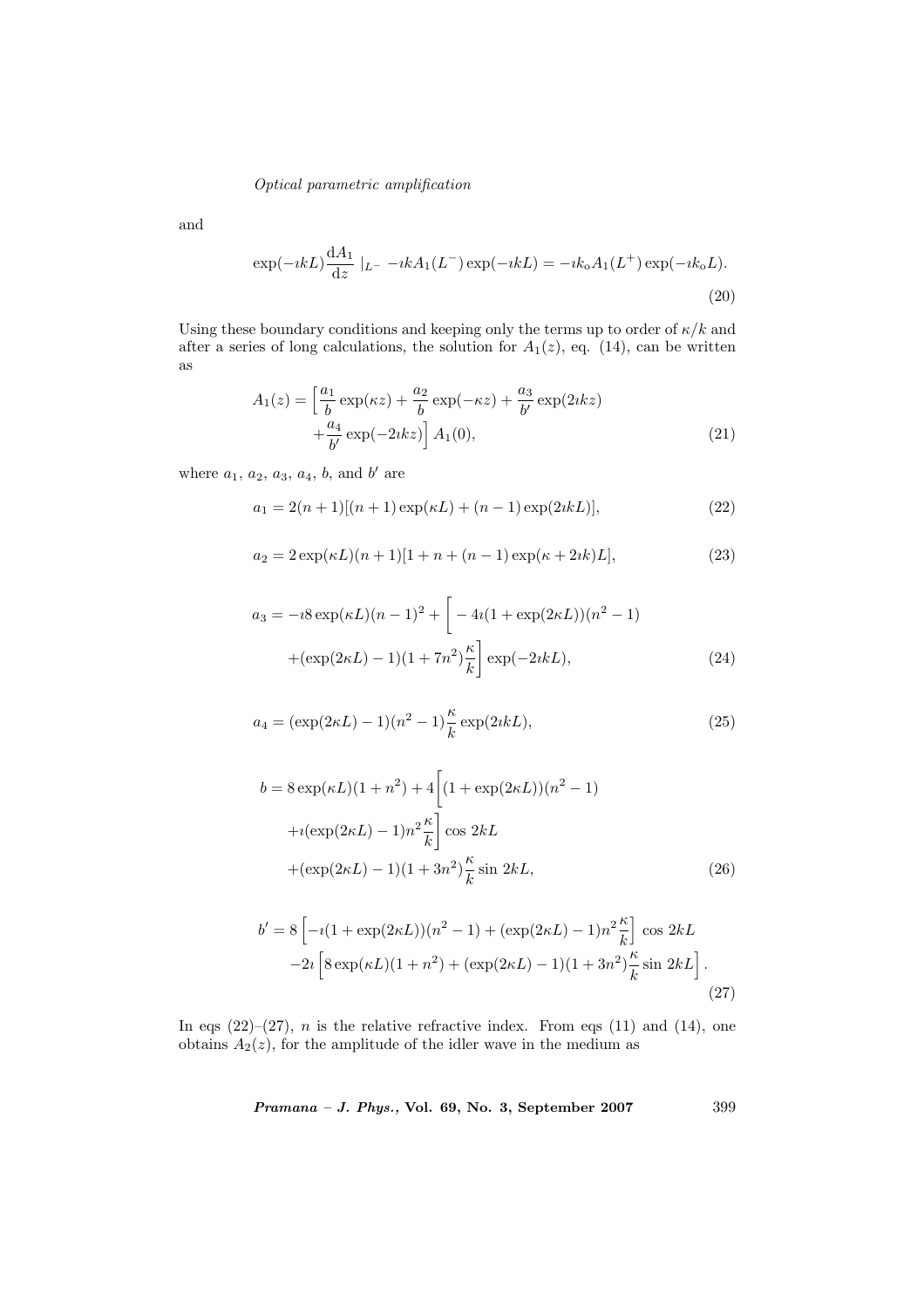$$
A_2(z) = \frac{1}{2k\kappa} \left[ \frac{a_1^*}{b^*} (\kappa^2 - 2ik\kappa) \exp(\kappa z) + \frac{a_2^*}{b^*} (\kappa^2 + 2ik\kappa) \exp(-\kappa z) - 8k^2 \frac{a_4^*}{b'^*} \exp(-2ikz) \right] A_1(0), \quad (28)
$$

where  $*$  indicates the complex conjugate.

To elucidate the behavior of the signal and the idler waves, namely, eqs (21) and (28) respectively, we obtain the intensity distribution of these waves in the medium and their corresponding transmittances. Using eq. (21) the normalized intensity of the signal wave can be written as

$$
\frac{|A_1(z)|^2}{|A_1(0)|^2} = \frac{a_1 a_2^* + a_2 a_1^*}{|b|^2} + \frac{|a_3|^2 + |a_4|^2}{|b|^2} + \frac{|a_1|^2}{|b|^2} \exp(2\kappa z)
$$
  
+ 
$$
\frac{|a_2|^2}{|b|^2} \exp(-2\kappa z) + \left[\frac{a_1 a_3^*}{b b'^*} \exp(\kappa - 2ik)z + \text{c.c.}\right]
$$
  
+ 
$$
\left[\frac{a_1 a_4^*}{b b'^*} \exp(\kappa + 2ik)z + \text{c.c.}\right] + \left[\frac{a_2 a_3^*}{b b'^*} \exp(-\kappa + 2ik)z + \text{c.c.}\right]
$$
  
+ 
$$
\left[\frac{a_2 a_4^*}{b b'^*} \exp(-\kappa + 2ik)z + \text{c.c.}\right] + \left[\frac{a_3 a_4^*}{|b'|^2} \exp 4ikz + \text{c.c.}\right].
$$
 (29)

Also, by using eq. (28) the normalized intensity of the idler wave is given by

$$
\frac{|A_2(z)|^2}{|A_1(0)|^2} = \frac{|a_1|^2}{|b|^2} \exp(2\kappa z) + \frac{|a_2|^2}{|b|^2} \exp(-2\kappa z) + 16\frac{k^2}{\kappa^2} \frac{|a_4|^2}{|b'|^2} \n+ \left[ \frac{a_1^* a_2}{|b|^2} \left( -1 - i\frac{\kappa}{k} \right) + \text{c.c.} \right] \n+ \left[ \frac{a_1^* a_4}{b^* b'} \left( 4i\frac{k}{\kappa} - 2 \right) \exp(\kappa + 2ik)z + \text{c.c.} \right] \n- \left[ \frac{a_2^* a_4}{b^* b'} \left( 4i\frac{k}{\kappa} + 2 \right) \exp(-\kappa + 2ik)z + \text{c.c.} \right].
$$
\n(30)

If we insert  $z = L$  in eqs (29) and (30), we obtain the transmittances for the signal and the idler waves, respectively.

## 4. Discussion

In order to understand the physical meaning of this approach we investigate the spatial dependence of the signal and the idler intensities in the medium. According to eqs (29) and (30) one can describe the intensity variations of the waves along the medium for different values of n and  $\kappa/k$ . This is shown in figure 2 for  $n = 1.9$ and  $\kappa/k = 0.1/10 = 0.01$ , the signal and the idler intensity distributions have an oscillatory behavior in the neighborhood of their corresponding SVA smooth curves. The amplified signal wave (upper curve) and the generated idler wave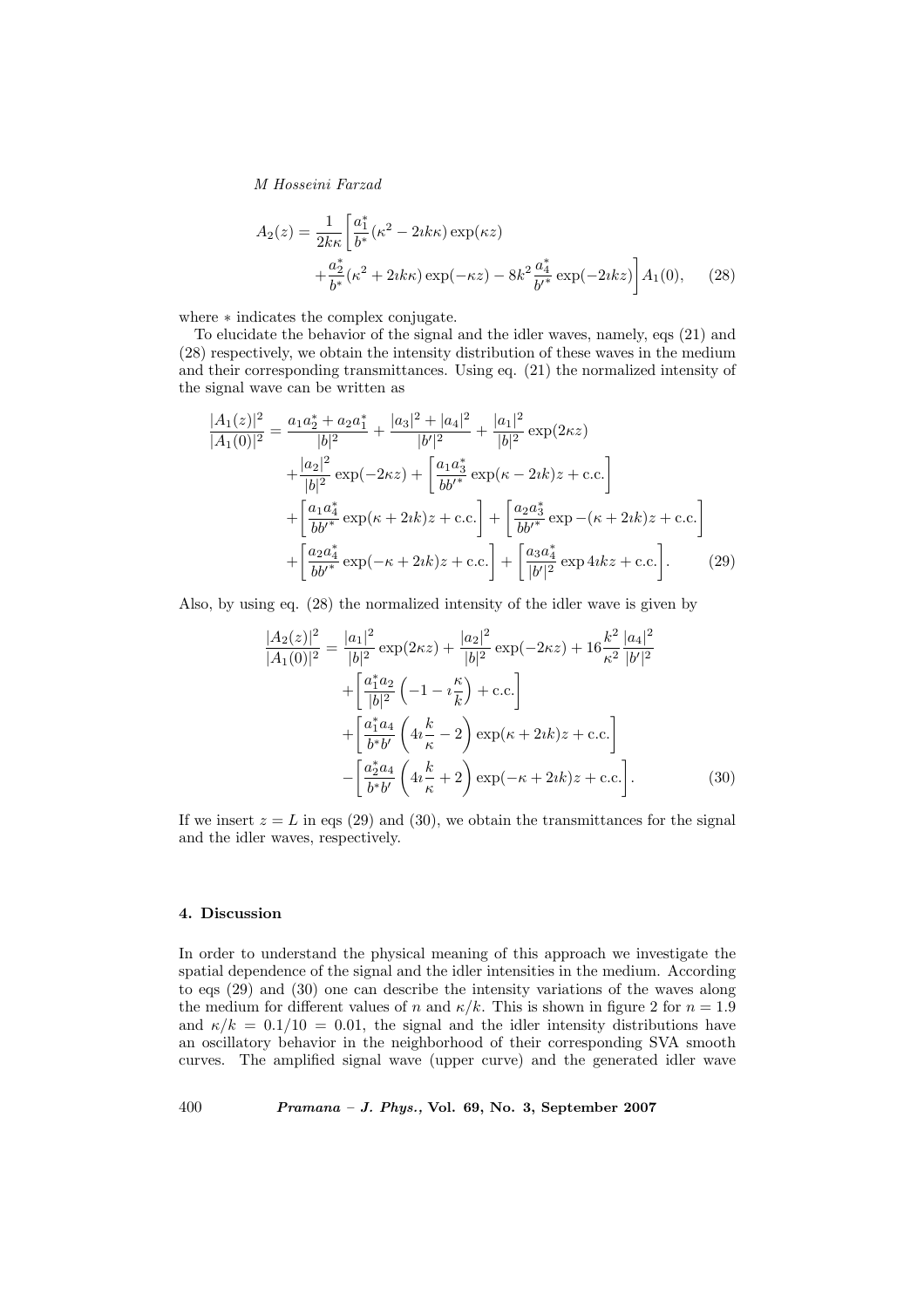

Figure 2. Periodic variation of the normalized signal (upper curve) and idler (lower curve) intensities with respect to z, for  $n = 1.9$  and  $\kappa/k = 0.01$ . The smooth curves indicate the corresponding SVA solutions.



Figure 3. Variation of the normalized signal (upper curve) and idler (lower curve) intensities with respect to z, for  $n = 1.3$  and  $\kappa/k = 0.01$ . The amplitude of oscillation in both intensity distributions becomes smaller compared to the one for  $n = 1.9$ . The smooth curves indicate the corresponding SVA solutions.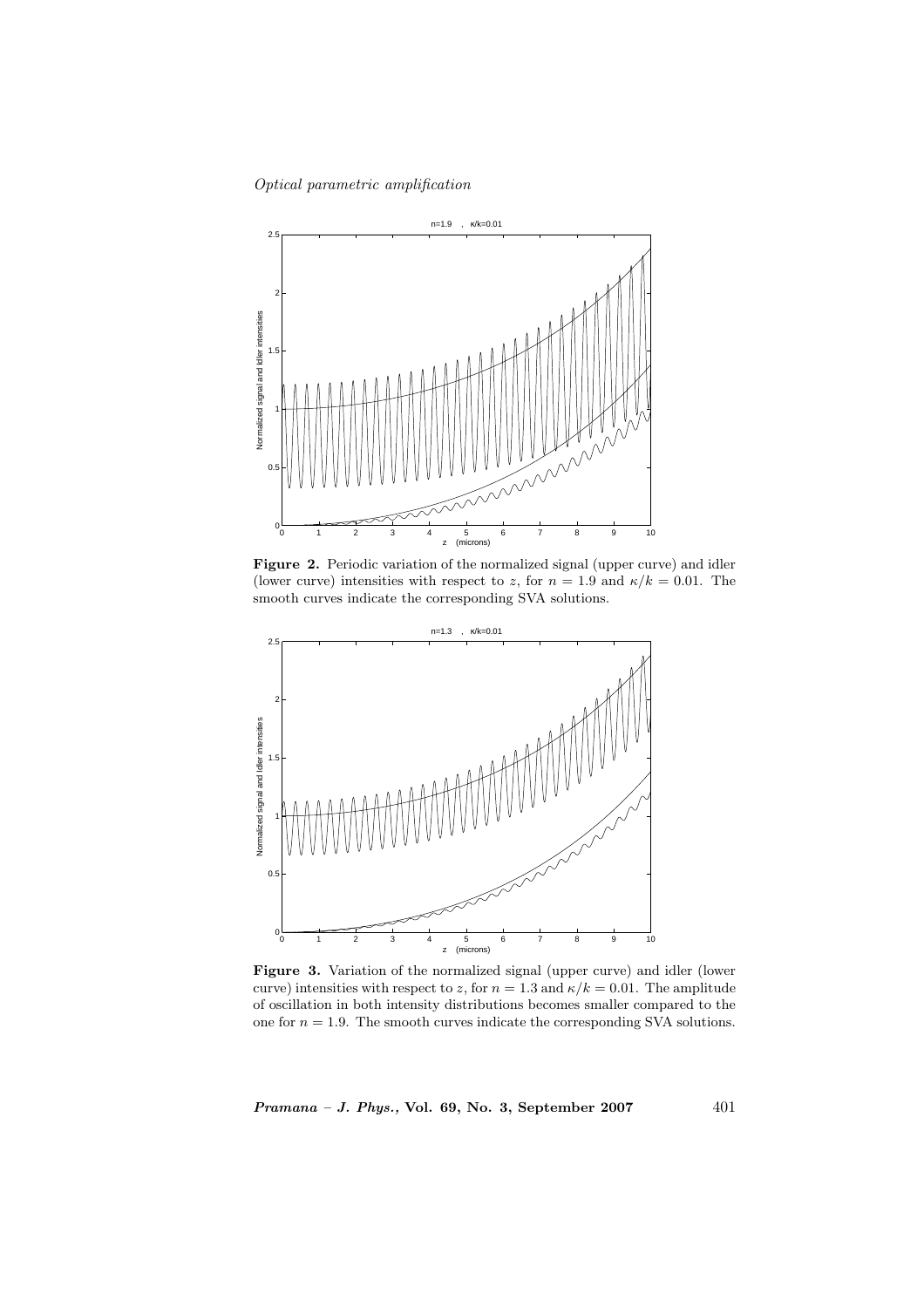

Figure 4. Variation of the signal intensity (upper curve) and idler intensity (lower curve) with respect to z, for  $n = 1.0$  and  $\kappa/k = 0.01$ . The amplitude of oscillation becomes very small and our solutions reduce to the corresponding one in SVA approximation.

(lower curve) have the same oscillatory feature, but their amplitudes are different. The occurrence of this oscillatory behavior can be explained as follows. Beyond the SVA approximation for the solution of the fourth-order equation, eq. (13), we need to consider extra boundary conditions at the end face of the medium. Applying these boundary conditions is analogous to considering the reflection and transmission of the signal (idler) wave at the end face,  $z = L$  (see figure 1). The oscillatory behavior could be due to the interference between the forward signal (idler) wave and the corresponding backward reflected wave. In figures 3 and 4 the normalized signal and idler intensities vs. z are plotted for  $n = 1.3$  and 1, respectively. Comparing these graphs with the graph in figure 2, we notice that the oscillatory behavior strongly depends on relative refractive index  $(n)$  and decreases as n decreases. On the other hand, by increasing the relative refractive index, the reflectance at the end face increases and this enhances the signal and idler waves and consequently increases the oscillation amplitude which is due to the interference phenomena. Figure 4 shows  $n = 1$  case where no oscillation is seen since there is no reflection (no backward signal (idler) wave) from the end face and therefore our solutions reduce to the corresponding ones in SVA approximation. Figures 5 and 6 show the amplitude of oscillation of signal and idler intensity distributions for larger length of the crystal. The amplitude of oscillation does not however remain uniform everywhere and becomes larger near the end of the medium. In fact, this feature can also be deduced from figures 2 and 3 for the case of the shorter length of the crystal.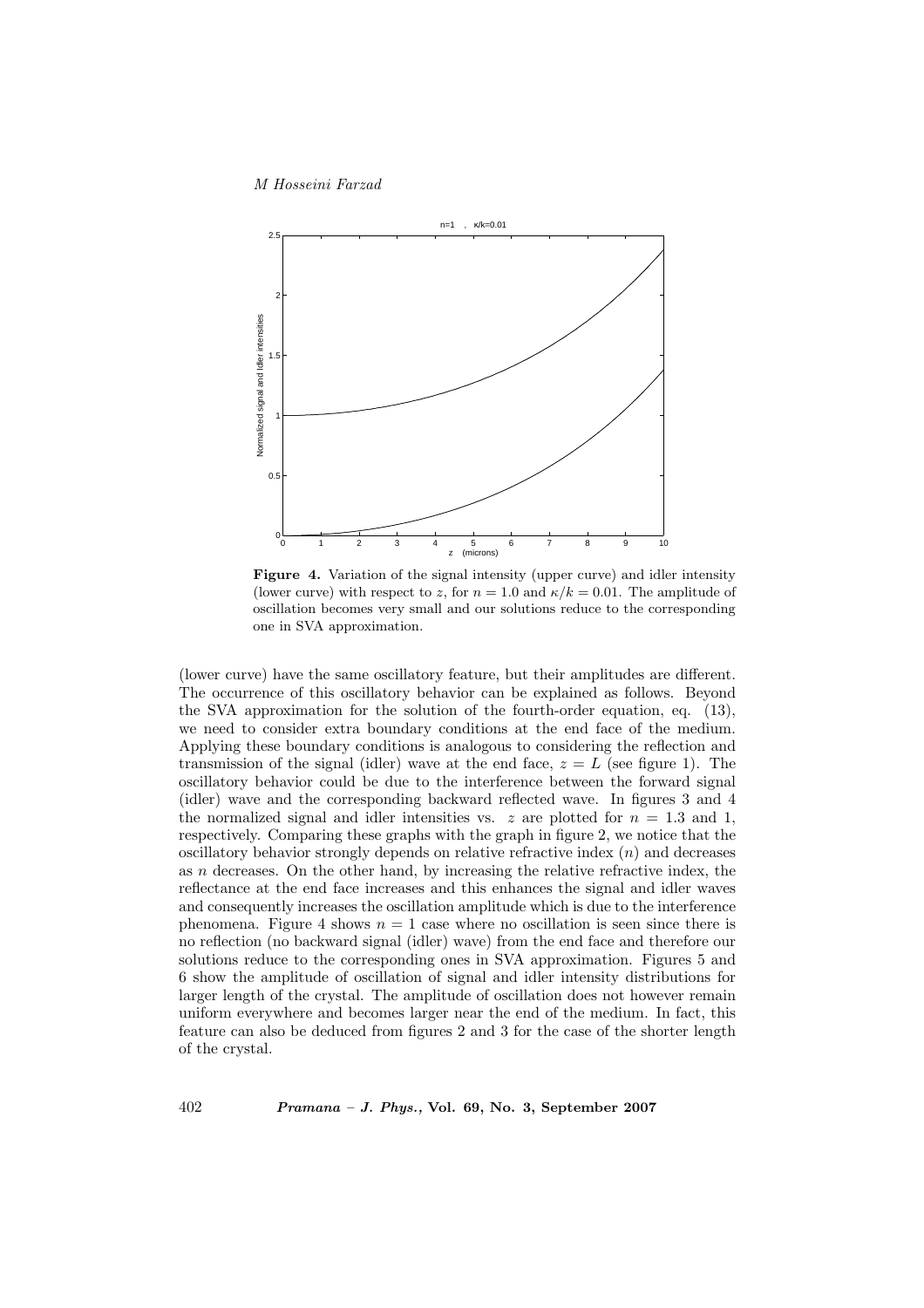

**Figure 5.** Variation of the signal intensity (lower curve) with respect to  $z$ , for  $n = 1.9$  and  $\kappa/k = 0.01$ . The amplitude of oscillation decreases when the length of  $(z)$  increases from 10 to 30 microns. The upper smooth curve represents the corresponding SVA solution.



Figure 6. Variation of the idler intensity (lower curve) with respect to  $z$ , for  $n = 1.9$  and  $\kappa/k = 0.01$ . The amplitude of oscillation decreases when the length of the medium  $(z)$  increases from 10 to 30 microns. The upper smooth curve represents the corresponding SVA solution.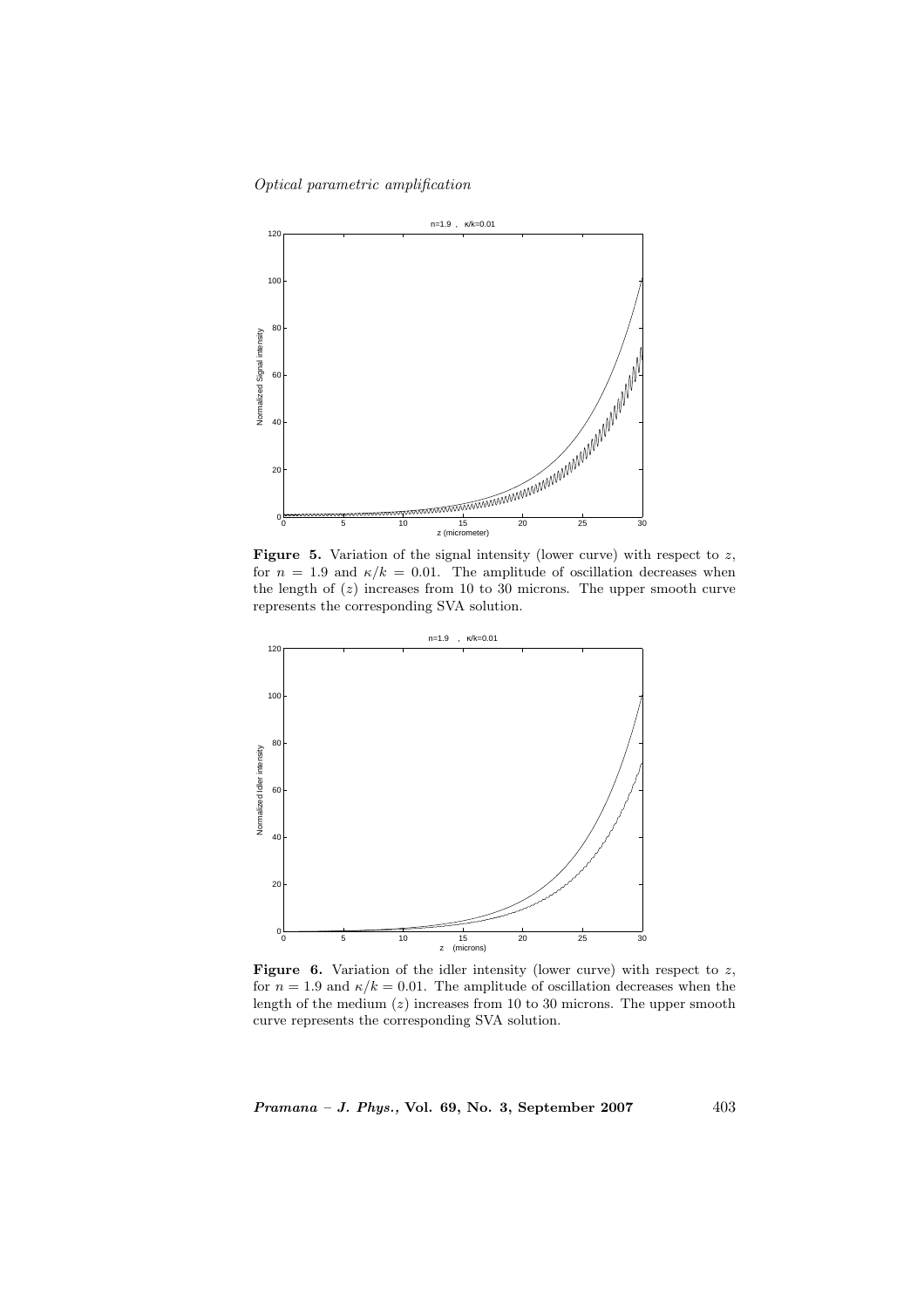

Figure 7. Variation of the signal intensity (lower curve) with respect to  $z$ , for  $n = 1.9$  and  $\kappa/k = 0.01$ . When the length is increased from 30 to 50 microns, the amplitude of oscillation becomes very small and our solution nearly reduces to the corresponding one in SVA approximation (upper curve).



**Figure 8.** Variation of the idler intensity (lower curve) with respect to  $z$ , for  $n = 1.9$  and  $\kappa/k = 0.01$ . When the length is increased from 30 to 50 microns, the amplitude of oscillation becomes very small and our solution behaves like the corresponding one in SVA approximation (upper curve).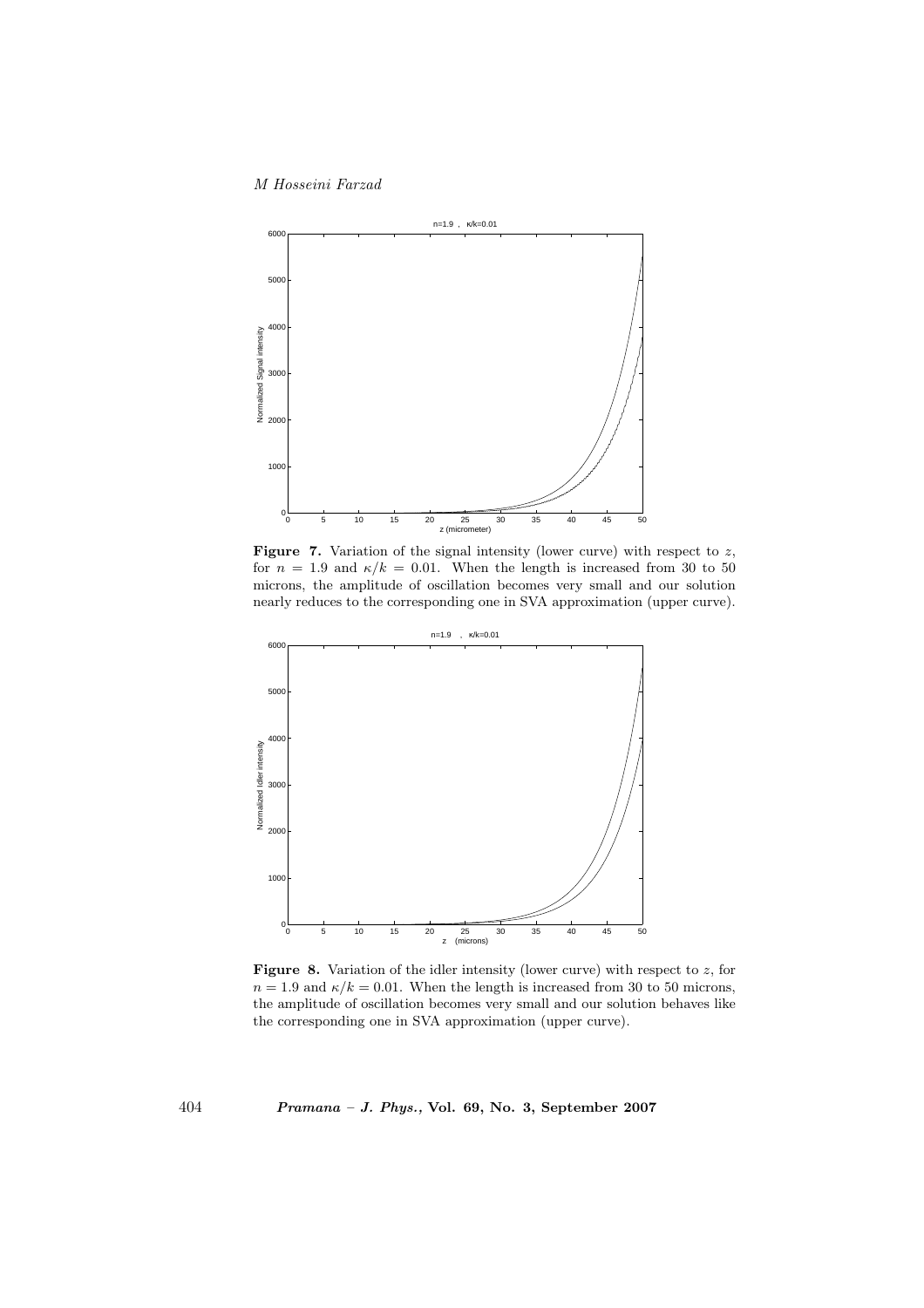

Figure 9. Signal transmittance with respect to  $\kappa L$ , for  $n = 1.9$  and  $\kappa/k = 0.01$ . The transmittance have an oscillatory behavior around the transmittance in SVA approximation (smooth curve).



Figure 10. Idler transmittance with respect to  $\kappa L$ , for  $n = 1.9$  and  $\kappa/k = 0.01$ . Similar to figure 5 the transmittance have an oscillatory behavior around the corresponding one in SVA approximation.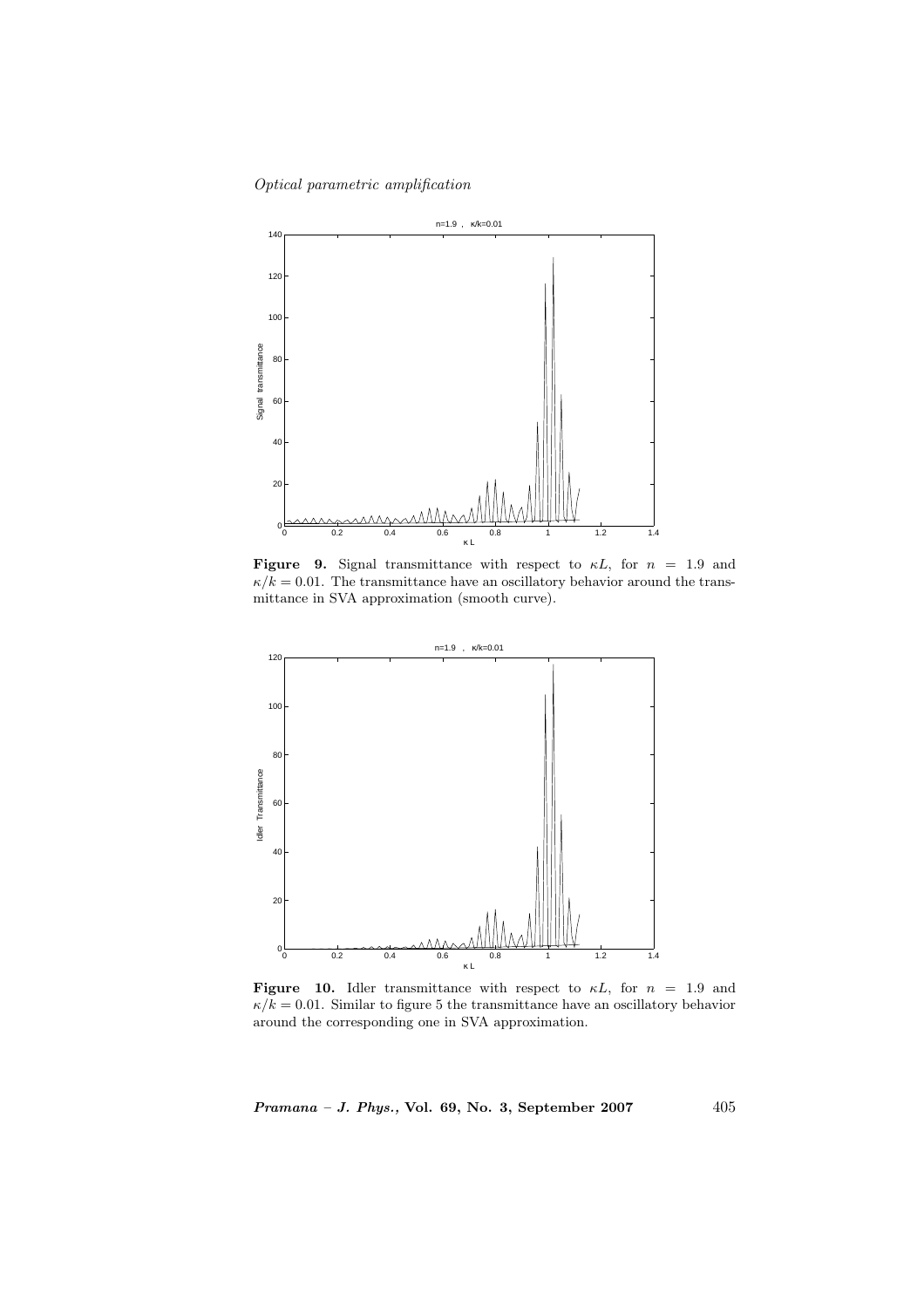

Figure 11. Variation of the signal (upper curve) and idler (lower curve) transmittances with respect to  $\kappa L$ , for  $n = 1.3$  and  $\kappa / k = 0.01$ . The amplitude of oscillation becomes smaller compared to the one for  $n = 1.9$ .

On the other hand, when the relative refractive index of the medium is constant the oscillations accompanied by the growing intensity are more appreciable for short length medium than that of long length medium (see figures 5–8 and compare to figure 2).

Now, one can describe the intensity variation of the signal and idler waves (with linear polarizations orthogonal to each other) in the medium and its effect on the signal and idler transmittances. The graphs in figures 9 and 10 show the oscillatory behavior of the signal and idler transmittances for  $n = 1.9$  and  $\kappa/k = 0.01$ respectively, as a function of the normalized coupling constant,  $\kappa L$ . The physical interpretation of this behavior can be explained in a process as follows. It is known that in OPA the transmitted signal (or idler) wave at  $z = L$  results from the coherent superposition of all signal (or idler) waves originated at different regions of the medium before  $z = L$ . Here, due to interference between the forward and the backward signal (or idler) waves, the contribution of different regions of the medium in the generation of the signal (or idler) wave at  $z = L$  obeys a periodic distribution. Under these circumstances and due to the relative phase differences of the signal (or idler) waves arriving at the end of medium  $(z = L)$ , constructive or destructive interference occurs, and consequently the fast oscillations would be seen in signal (or idler) transmittance (figures 9–11). Furthermore, the fast oscillating signal (or idler) can also be reflected from the end face of the medium. Hence, reflected backward (fast oscillating) signal (or idler) may be interfered with the corresponding one in the forward direction and produce other oscillations in the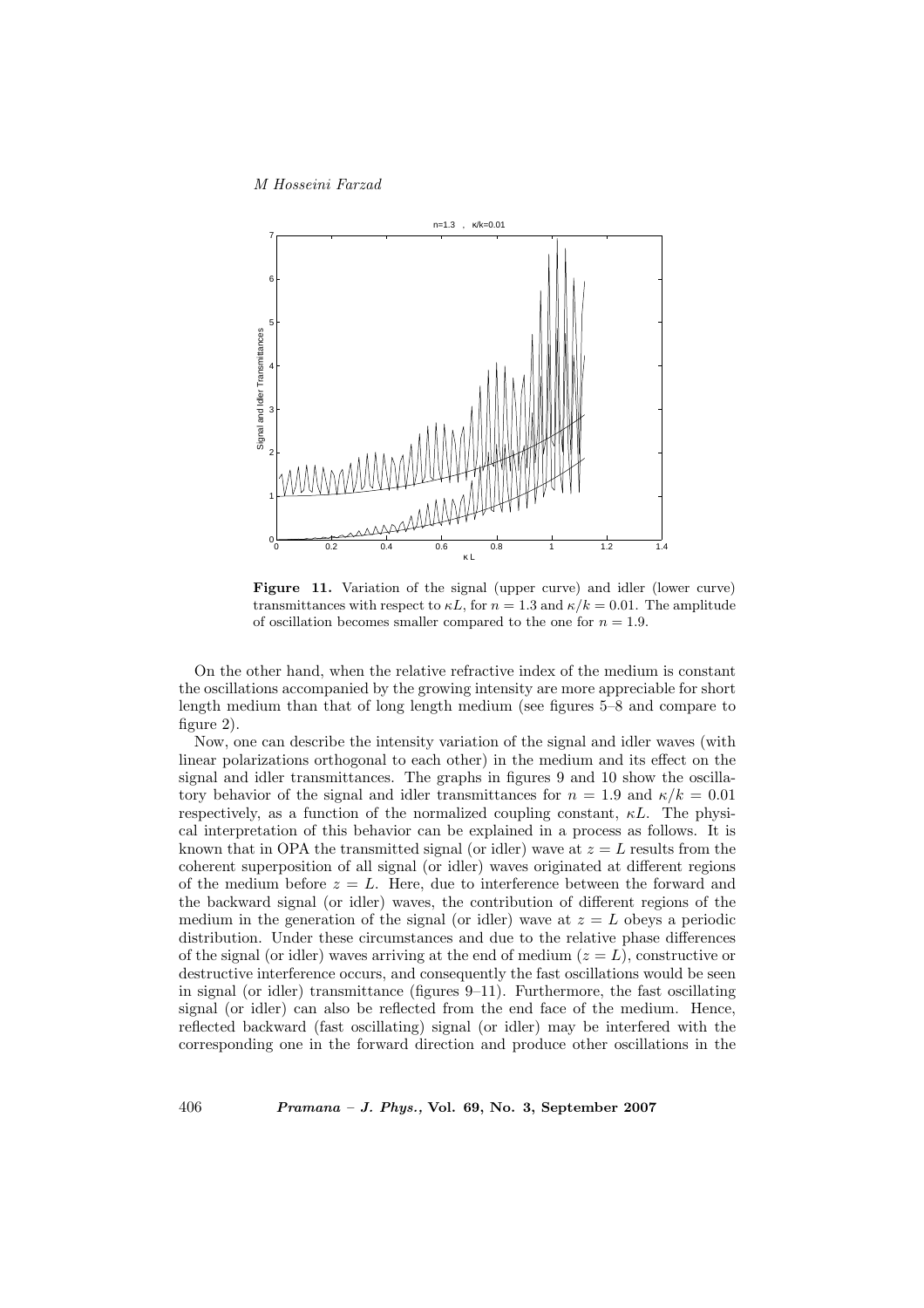

Figure 12. Variation of the signal (upper curve) and idler (lower curve) transmittances with respect to  $\kappa L$ , for  $n = 1.0$  and  $\kappa / k = 0.01$ . The amplitude of oscillation around the corresponding curves in SVA approximation (smooth curves) becomes very small.

signal (or idler) transmittance. Slow oscillations modulated on the fast ones in the signal (or idler) transmittance is the result of this interference (figures 9–11). By comparing figure 11, for  $n = 1.3$  and  $\kappa/k = 0.01$ , with figure 12, for  $n = 1$  and  $\kappa/k = 0.01$ , one can see that the oscillations in signal (idler) transmittance decrease when the relative index of refraction approaches unity. Figure 13 shows that when  $n = 1$  and  $\kappa/k = 0.01/100 = 0.0001$  (pump intensity is lower compared to figure 12), the signal (idler) transmittance completely coincides with the corresponding one in the SVA solution. Since for  $n = 1$ , there is no difference between the nonlinear medium and its surrounding, the end boundary surface of the medium is non-existent. Therefore, the oscillatory features in the intensity distributions and in the transmittances, resulting from the reflection at the end boundary surface, disappear and the solutions reduce to the corresponding ones in SVA solution, as can be seen from figures 4 and 13.

Therefore, according to the above discussion 'the OPA beyond SVA approximation', when the signal and idler waves are distinguished only by their orthogonal polarizations, is more appreciable for media of short lengths (less than 50 micrometer for  $\lambda = 500$  nm) and high relative refractive indices. Besides, one must apply high pump intensity in a medium with high second-order susceptibility  $(\chi^{(2)})$  in order to adjust the value of  $\kappa/k$ .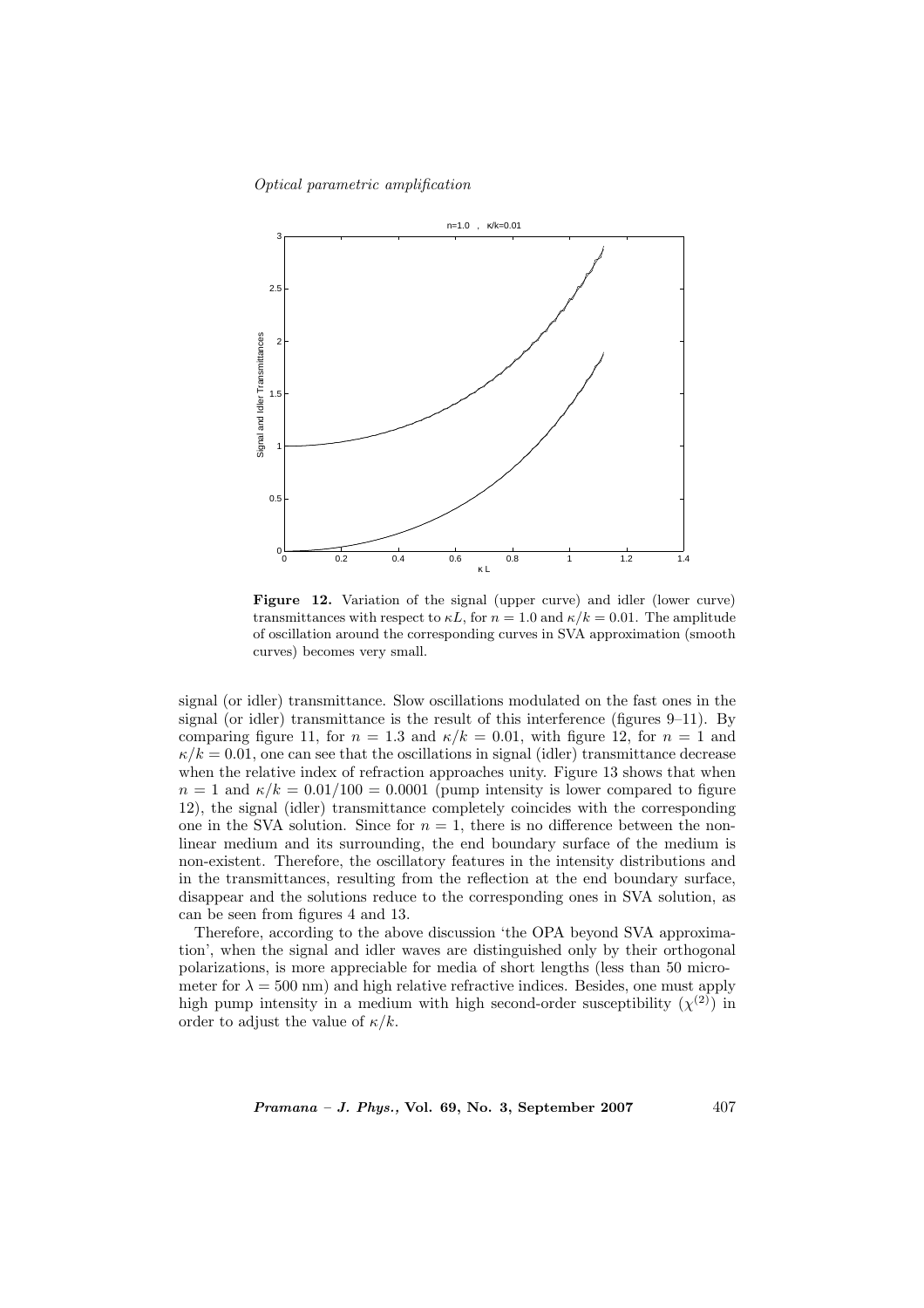

Figure 13. Variation of the signal and idler transmittances, the upper and the lower curves respectively, with respect to  $\kappa L$ , for  $n = 1$  and  $\kappa / k = 0.0001$ . The amplitude of oscillation vanishes and the graphs belong to our solution and the corresponding one in SVA approximation completely cover each other.

## 5. Conclusion

The coupled-amplitude equations of the optical parametric amplification are solved analytically beyond the SVA approximation up to order of  $\kappa/k$  for the non-resonant interactions, where the signal and the idler waves have the same frequency but distinguishable by their polarizations. In this approach all waves are considered to be plane waves and pump wave is undepleted. Taking into account the second-order derivatives of the signal and idler waves in the coupled wave equations is equivalent to considering the effect of the end face of the medium on the propagation of these waves. The solution indicates that the intensity distribution of the signal and idler waves in the medium has a periodic variation near the corresponding distributions in SVA approximation solution. This leads to an oscillatory dependence of the signal (idler) transmittance on the normalized coupling constant and the amplitude of this oscillation significantly changes with relative refractive index of the medium. This behavior can be explained in a process which is begun by considering the effect of the interference between the forward propagating signal (idler) wave and the corresponding backward propagating wave resulting from reflection at the end face of the medium. After this interference, the medium behaves like a periodic distributed source of the signal (idler) wave which in turn produces more signal (idler) wave. Therefore, in this stage, the phase difference between signal waves originating at different parts of the medium cause constructive or destructive patterns as they arrive at the end face of the medium. This effect can be seen as the